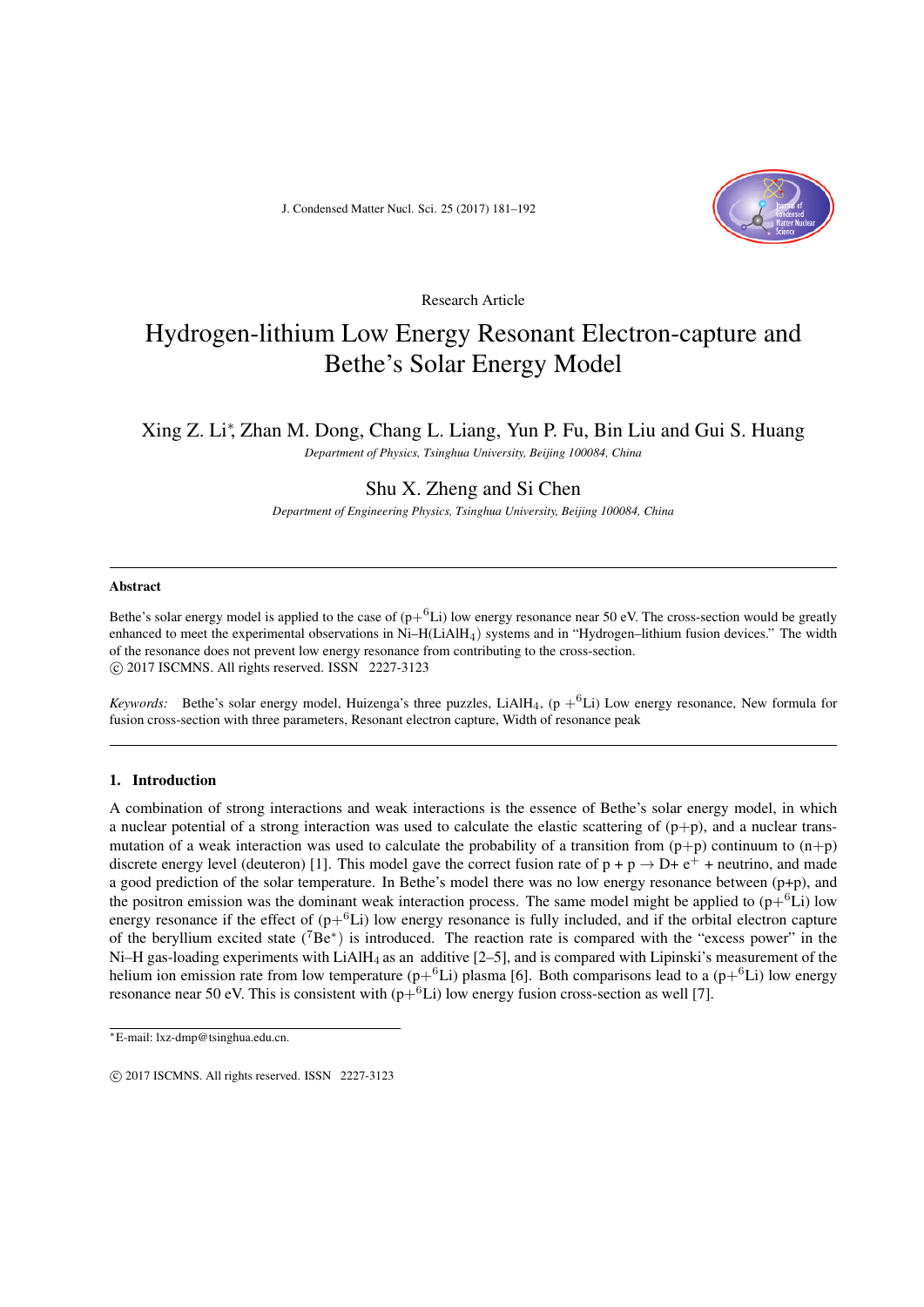# 2. Bethe's Solar Energy Model and its Application to (p**+6**Li) Low Energy Resonance

Bethe assumed that the formation of deuterons through (p+p) fusion reaction is an elastic scattering of (p+p) followed by a positron emission. The cross-section of this reaction may be written as:

$$
\sigma(E) = \frac{gF(W_e)}{v} \left| \int \psi_f \psi_i d\tau \right|^2.
$$
\n(1)

Here, g is the coupling constant of weak interaction, and  $F(W_e)$  is a factor different for the case of K-capture or positron emission.  $\left|\int \psi_f \psi_i d\tau\right|^2$  is the probability of transition from a mother state,  $\psi_i$ , to a daughter state,  $\psi_f$ . The position emission.  $\int \psi_f \psi_i d\tau$  is the probability of transition from a model state,  $\psi_i$ , to a daughter state,  $\psi_f$ . The overlapping of these two wave functions determines the amplitude of this transition. For  $(p+{}^6Li$  $\psi_i$  is the wave function of (p+<sup>6</sup>Li) relative motion. At large distance between p and <sup>6</sup>Li,  $\psi_i$  approaches to a plane wave, e <sup>i</sup>*kz*, normalized to a unit density (where *k* is the wave number of relative motion in the *z*-direction in the center of mass system). Thus the current density of probability is  $\nu$ , and  $\nu$  is the speed of relative motion. At low energy, only the S-partial wave is important for the interaction; hence, in the Coulomb interaction region, the wave function may be written as:

$$
\Psi_{\mathbf{i}} = \frac{1}{kr} \mathbf{e}^{i\delta} (\cos[\delta] F_0[r] + \sin[\delta] G_0[r]) \quad (r > r_0). \tag{2}
$$

Here, *r* is the distance between p and <sup>6</sup>Li;  $\delta$  is the phase shift of the S-partial wave due to the strong nuclear interaction.  $F_0$  and  $G_0$  are the regular and irregular Coulomb wave function for S-partial wave, respectively.  $r_0$  is the radius of the nuclear interaction region. Inside the nuclear interaction region, the wave function is

$$
\Psi_{\mathbf{i}} = \frac{1}{kr} e^{i\delta} (\cos[\delta] F_0[r_0] + \sin[\delta] G_0[r_0]) \frac{\sin[k_1 r]}{\sin[k_1 r_0]} \quad (r < r_0),
$$
\n
$$
k = \sqrt{\frac{2\mu E}{\hbar^2}}, \quad k_1 = \sqrt{\frac{2\mu(E - U_{\rm pp})}{\hbar^2}}.
$$
\n
$$
(3)
$$

*k* and  $k_1$  are the wave numbers in the Coulomb field and inside the nuclear potential well  $U_{\text{pp}}$ , respectively.  $\hbar$  is the Planck constant divided by  $2\pi$ .  $\psi_f$  is the final state of the electron-capture process:

$$
p + {}^{6}Li^* + e^- \rightarrow {}^{7}Li^* + Neurino,
$$
\n<sup>(4)</sup>

<sup>7</sup>Li*<sup>∗</sup>* may be assumed as a confined state of a neutron in the potential well of <sup>6</sup>Li*<sup>∗</sup>* (similar to neutron halo of Lithium we may call it neutron skin of <sup>6</sup>Li<sup>∗</sup> in the case of the electron-capture in (p+<sup>6</sup>Li) low energy resonance):

$$
\psi_{\rm f} = \frac{1}{\sqrt{2\pi b(1 + \frac{r_0}{b})(1 + \frac{\beta^2}{k_2^2})}} \frac{1}{r} e^{-\beta(r - r_0)}, \quad \beta = \sqrt{\frac{2\mu E_{\rm b}}{\hbar^2}}, \quad b = \frac{1}{\beta} \quad (r > r_0),
$$
\n(5)

$$
\psi_{\rm f} = \frac{1}{\sqrt{2\pi b(1 + \frac{r_0}{b})(1 + \frac{\beta^2}{k_2^2})}} \frac{1}{r} \frac{\sin[k_2 r]}{\sin[k_2 r_0]}, \quad k_2 = \sqrt{\frac{2\mu(-U - E_b)}{\hbar^2}} \quad (r < r_0). \tag{6}
$$

Here,  $E_b$  is the binding energy of the neutron in the nuclear potential of excited  ${}^6Li^*$ , U is the depth of this nuclear potential.  $r_0$  is the radius of this potential, *b* is the range of the extension of neutron wave function outside this nuclear interaction region. The coefficients in  $\psi_f$  normalize the final state in its confined region.  $\psi_f$  is a rapidly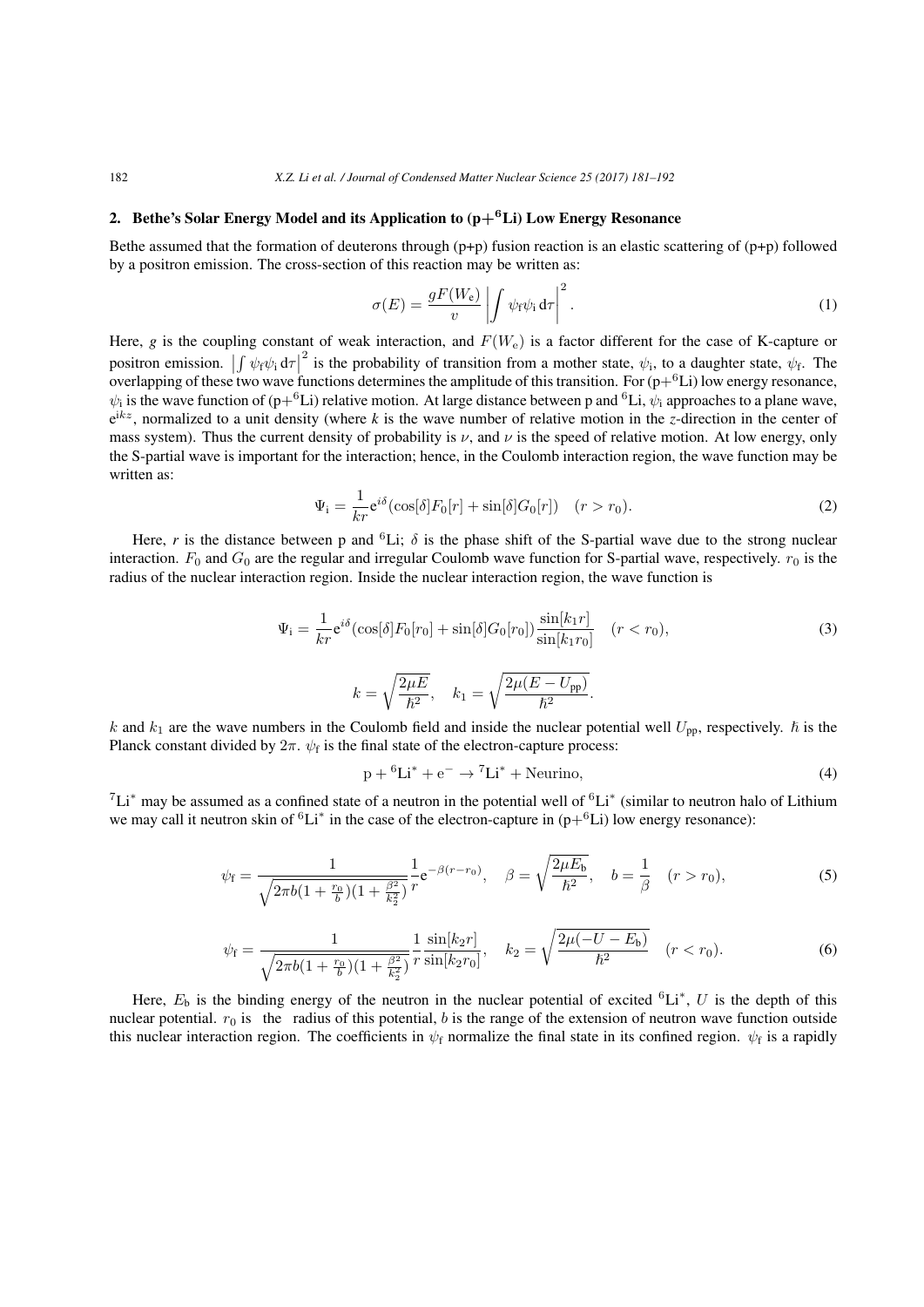decrease function with *r* outside the nuclear interaction region. The overlapping between  $\psi_i$  and  $\psi_f$  is maximized when the shape of  $\psi_i$  is very similar to  $\psi_f$ , and the amplitude of  $\psi_i$  is greatly enhanced at the nuclear boundary. Hence, we are looking for the case where  $G_0$  is dominant in the wave function in Eq. (2), because  $G_0$  is a rapidly decrease function with r outside the nuclear interaction region and  $G_0$  is greatly enhanced at the nuclear boundary as well  $(F_0)$  behaves in an opposite way). In order to make  $G_0$  dominant in the wave function  $\psi_i$ , the coefficient of  $G_0$  in Eq. (2),  $\sin[\delta]$ , should be enhanced.  $\sin[\delta]$  is determined by the nuclear boundary condition at  $r = r_0$ , i.e.

$$
\cot[\delta] = \left[ -\left(\frac{G_0}{F_0}\right) \left(\frac{D_L - \frac{k}{G_0} \frac{\partial G_0}{\partial \rho}}{D_L - \frac{k}{F_0} \frac{\partial F_0}{\partial \rho}}\right) \right]_{r=r_0}.
$$
\n(7)

Here,  $D_L$  is the logarithmic derivative of the wave function at the boundary between nuclear interaction region and the Coulomb field.  $\rho \equiv kr$ . Usually,  $\cot[\delta]$  is a very large number, because  $(G_0/F_0)$  is a very large number. At the very low energy,

$$
F_0 = C_0 \rho \Phi[y], \quad G_0 = C_0^{-1} \Theta[y],
$$
  
\n
$$
C_0 = \sqrt{\frac{2\pi\eta}{e^{2\pi\eta} - 1}}, \quad \eta = \frac{1}{ka_c},
$$
  
\n
$$
a_c = \frac{4\pi\varepsilon_0\hbar^2}{z_a z_b \mu e^2},
$$
\n(8)

$$
\Phi[y] \equiv \frac{1}{\sqrt{y}} I_1[2\sqrt{y}],\tag{9}
$$

$$
\Theta[y] \equiv 2\sqrt{y}K_1[2\sqrt{y}].\tag{10}
$$

Here,  $y = 2r/a_c$ ,  $I_1[2\sqrt{y}]$  is the modified Bessel Function of first kind, and  $K_1[2\sqrt{y}]$  is the modified Bessel Function of second kind.  $a_c$  is the length of Coulomb unit,  $\varepsilon_0$  is the dielectric constant in vacuum,  $z_a$  and  $z_b$  are charge number of colliding particles, respectively; *e* is the charge of a proton. At low energy,  $k \to 0$ ,  $\eta$  is very large; then,  $C_0$ is a very small number.  $\Phi[2r/a_c]$  and  $\Theta[2r/a_c]$  are slow varying functions and equal to 1 when  $r \to 0$ . Therefore,

$$
\left(\frac{G_0}{F_0}\right) = \frac{\Theta}{C_0^2 \rho \Phi} \to \left. \frac{e^{2\pi \eta} - 1}{2\pi \eta \rho} \right|_{r = r_0} = \frac{e^{2\pi \eta} - 1}{2\pi} \frac{a_c}{r_0} \equiv \frac{a_c}{r_0} \theta[E]^2.
$$
\n(11)

The ratio  $(G_0/F_0)$  in Eq. (7) should be an exponentially increase number at low energy. Consequently,

$$
\sin[\delta] = \sqrt{\frac{1}{1 + \cot[\delta]^2}} \to 0.
$$

This makes  $F_0$  dominant instead of  $G_0$  dominant. However, there is a way to make  $G_0$  dominant. Notice that at low energy three of logarithmic derivatives at the nuclear boundary condition in Eq. (7) approach to three constants [8].

$$
\frac{k}{G_0} \frac{\partial G_0}{\partial \rho} \to -\sqrt{\frac{2}{a_c r_0}}; \tag{12}
$$

$$
\frac{k}{F_0} \frac{\partial F_0}{\partial \rho} \to \sqrt{\frac{2}{a_c r_0}}; \tag{13}
$$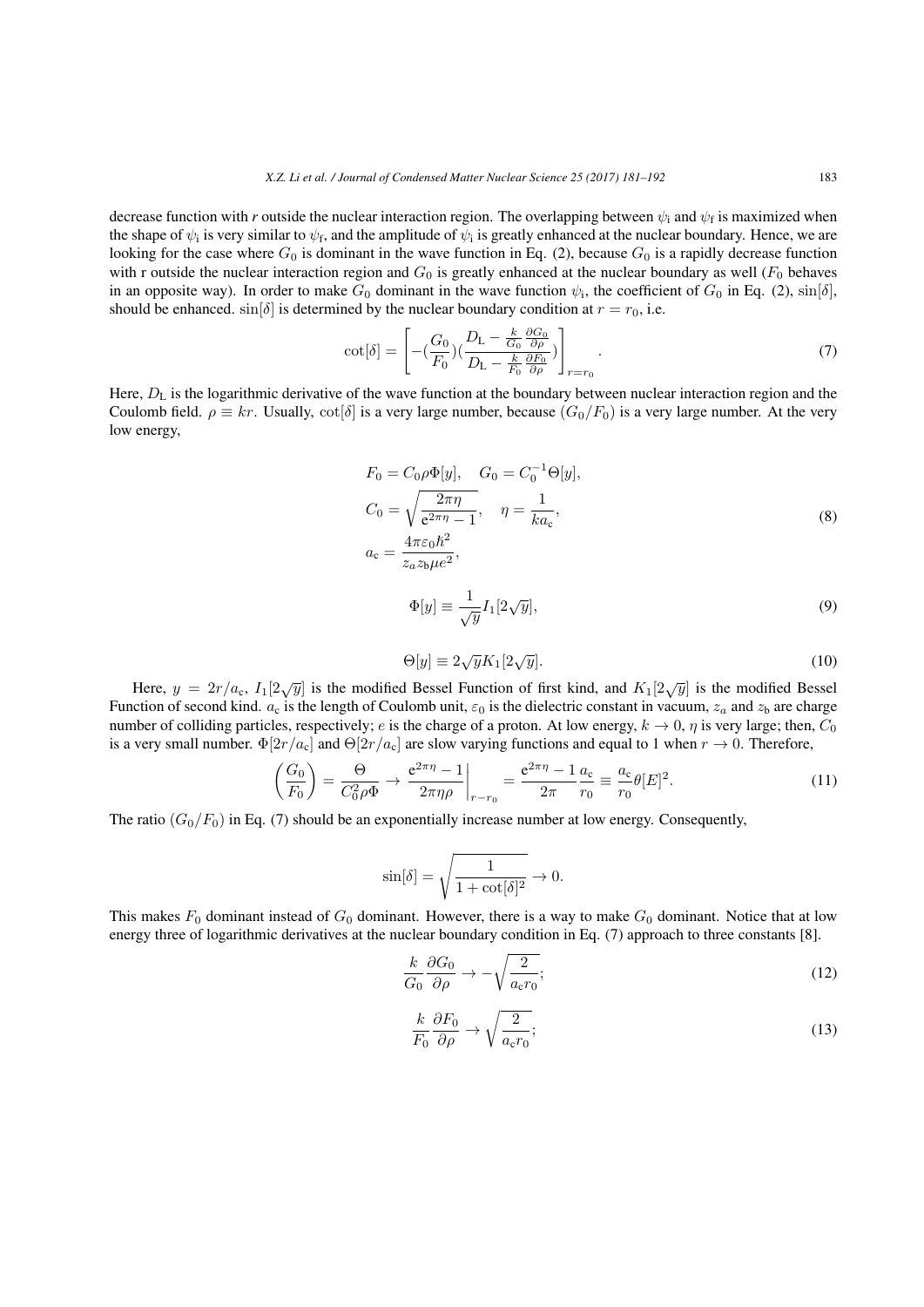184 *X.Z. Li et al. / Journal of Condensed Matter Nuclear Science 25 (2017) 181–192*

$$
D_{\rm L} = k_1 \cot[k_1 r_0] \rightarrow \sqrt{\frac{2\mu(-U_{\rm pp})}{\hbar^2}} \cot\left[\sqrt{\frac{2\mu(-U_{\rm pp})}{\hbar^2}} r_0\right].
$$
 (14)

For a certain specific nuclear potential,  $U_{\text{pp}}$ , it is possible to make the difference of two logarithmic derivatives in numerator of Eq. (7) as small as needed for a resonance to appear: e.g.

$$
\frac{D_{\rm L} - \frac{k}{G_0} \frac{\partial G_0}{\partial \rho}}{D_{\rm L} - \frac{k}{F_0} \frac{\partial F_0}{\partial \rho}} \to \frac{r_0}{\theta [E_0]^2 a_{\rm c}} \ll 1.
$$
\n(15)

Then, for

$$
E > E_0, \quad |\cot[\delta]| \sim \frac{\theta[E]^2}{\theta[E_0]^2} \ll 1 \quad \text{and} \quad \sin[\delta] = \sqrt{\frac{1}{1 + \cot[\delta]^2}} \to 1.
$$

Thus  $G_0$  is dominant. It should be noticed that  $\theta^2(E)$  defined in Eq. (11) is different from  $\frac{1}{C_0^2}$  in Eq. (8). When  $E \to \infty, \theta^2(E) \to 0$ , but  $1/C_0^2 \to 1$ . The question remaining is: Is there really a nuclear boundary which makes *|*cot[*δ*]*| ≪* 1?

# 3. Search for the Low Energy Resonance use  $(p+{}^6Li)$  Fusion Reaction

We can use the  $(p+{}^{6}Li)$  fusion reaction data [9] to investigate if there is a low energy resonance, because we have derived a tool to extract information about cot[*δ*] from the fusion cross-section data. That is a new formula for light nuclei fusion cross-section,  $\sigma_0[E]$ , at low energy [10–15].

$$
\sigma_0[E] = \frac{\pi}{k^2} \left( 1 - \left| e^{i2\delta} \right|^2 \right) \equiv \frac{\pi}{k^2} \frac{(-4W_i)}{W_i^2 + (W_i - 1)^2}.
$$
\n(16)

Here,  $W \equiv \cot[\delta] = W_r + iW_i$ , which determines the coefficient in front of  $G_0[r]$  in Eq. (2). We may calculate  $W_r$ based on experimental data  $\sigma_0[E]$  if  $W_i$  is assumed:

$$
W_{\rm r}^2 = \frac{\pi}{k^2} \frac{(-4W_{\rm i})}{\sigma_0[E]} - (W_{\rm i} - 1)^2. \tag{17}
$$

According to Eqs. (7) and (11), we may extract the fast varying part in *W* and define  $(w_r + iw_i)$  as

$$
W = \left[ -\left(\frac{a_c}{r_0} \theta[E]^2\right) \left(\frac{D_L - \frac{k}{G_0} \frac{\partial G_0}{\partial \rho}}{D_L - \frac{k}{F_0} \frac{\partial F_0}{\partial \rho}}\right) \right]_{r=r_0} \equiv \theta[E]^2 (w_r + i w_i). \tag{18}
$$

At very low energy,  $(w_r + iw_i)$  is a slowly varying function of energy; particularly,  $w_i$  is almost a constant because it is proportional to the ratio of flight-time to life-time  $\tau_{\text{flight}}/\tau_{\text{life}}$  [12]. Here,  $\tau_{\text{flight}}$  is the flight time of proton inside the nuclear interaction region;  $\tau_{\text{life}}$  is the life-time of the composite nuclear state,  $(p+{}^6Li)$ . Use Eq. (18), we have  $w_r^2$  as a function of energy *E*:

$$
w_{\rm r}^2 = \frac{\pi}{k^2} \frac{(-4w_{\rm i})}{\theta[E]^2 \sigma_0[E]} - \left(w_{\rm i} - \frac{1}{\theta[E]^2}\right)^2 \tag{19}
$$

There are three features in Eq. (19): (1)  $w_r^2$  is a positive number by definition; (2)  $w_i$  must be a negative number to keep  $w_r^2 > 0$ ; (3) we may adjust  $w_i$  to keep the minimum of  $w_r^2$  equal to zero. This zero point of  $w_r^2$  is just the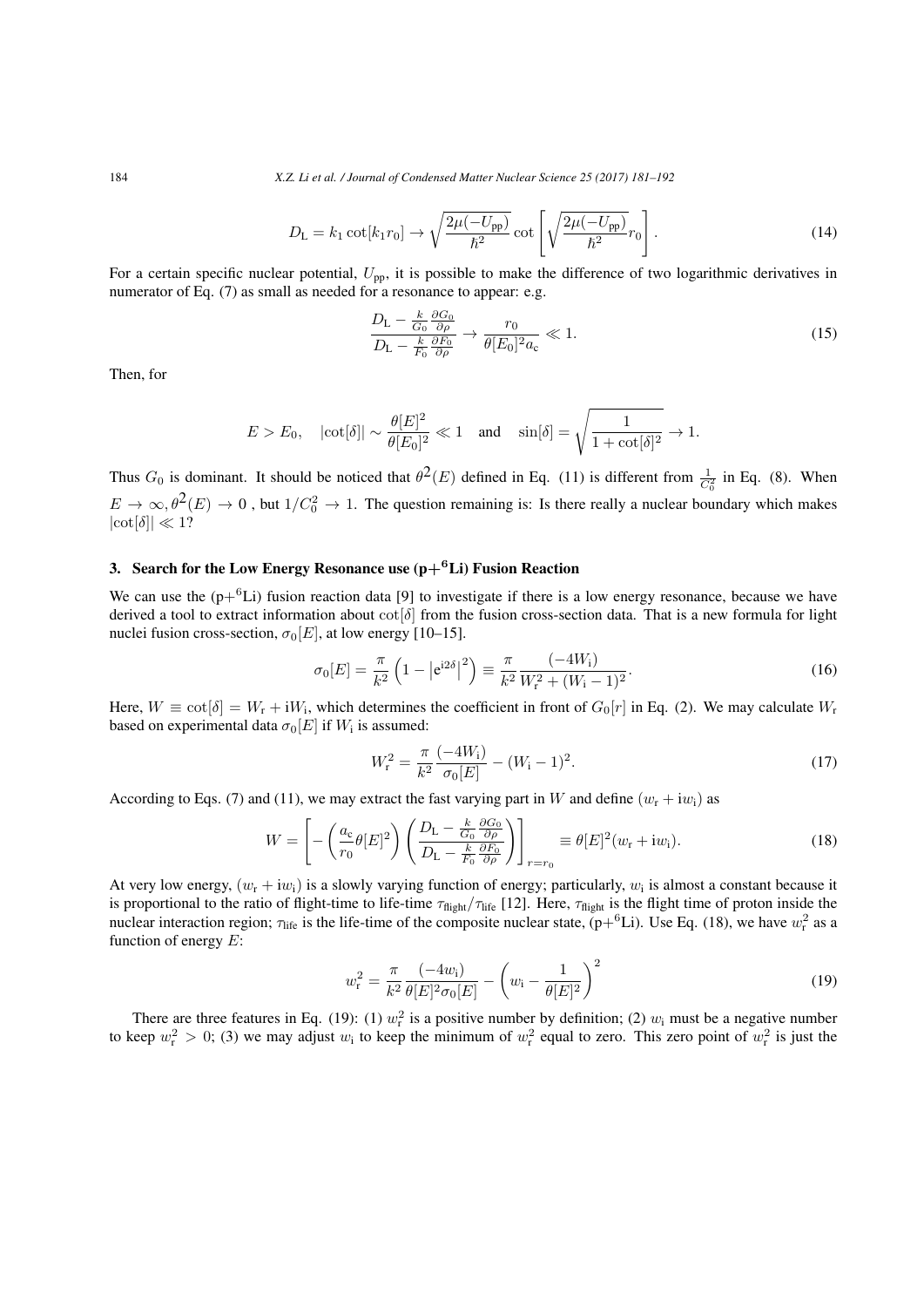

**Figure 1.** The minimum of  $w_r^2$  approaches zero for four pairs of fusion reactions when  $w_i$  is assigned a specific number (data points are from ENDF/B-VII.1(2011)[9]).

resonance point,  $E_0$ . Figure 1 shows a slow varying  $w_r^2$  when  $w_i$  is assumed as a constant for four pairs of nuclear reactions.

Even though the data near the low energy limit might be not very accurate, it is enough to judge qualitatively whether there is a resonance; i.e. whether  $w_r^2 = 0$  or  $w_r^2 \ll 1$  is below or above the lower limit of the experimental data for energy. Figure 1 demonstrates that there are resonances,  $w_r^2 = 0$ , at  $E_0 \sim 95$  keV and  $E_0 \sim 375$  keV for d+T and d+He3 (+ and x signs), respectively. These are the famous resonances in hot fusion reactions. On the other hand, Fig. 1 reveals also that there are possible resonances near zero energy for  $(p+6Li)$  and  $(d+6Li)$  fusion reactions as well (open squares and circles). These are very important to understand the "anomalous heat effect" in early heavy water electrolysis experiments with lithium ions in electrolyte [16–24], and "anomalous heat effect" in Ni–H gas-loading systems with LiAlH<sub>4</sub> as an additive  $[2–5]$ . Recently, the publication of Lipinski patent [6], entitled as "Hydrogen-lithium fusion device, " strongly suggested that lithium is just the fuel per se.

# 4. Average over Maxwell Velocity Distribution

In order to compare with the experimental data of anomalous heat effect (e.g.  $[2-6]$ ), we have to average the crosssection over Maxwell velocity distribution of temperature *T*. Use Eq. (1), we have the average reaction rate

$$
\langle \sigma[E] \, v \rangle = \left(\frac{\mu}{2\pi T}\right)^{3/2} \int_0^\infty g F(W) \left| \int \Psi_f \Psi_i \, d\tau \right|^2 \exp\left[ -\frac{\mu v^2}{2T} \right] 4\pi v^2 dv
$$
  
\n
$$
= \left(\frac{\mu}{2\pi T}\right)^{3/2} g F[W] \frac{(4\pi b^2)^2}{2\pi b} \Lambda^2 \int_0^\infty \cos[\delta]^2 C_0^2 \exp\left[ -\frac{\mu v^2}{2T} \right] 4\pi v^2 dv
$$
  
\n
$$
= \frac{32\pi^2 \hbar}{\sqrt{\mu}} \left(\frac{1}{2\pi T}\right)^{3/2} \frac{g F[W]}{a_c} b^3(w_r)^2 \Lambda^2 \int_0^\infty \frac{\theta[E]^2}{1 + (w_r \theta[E]^2)^2} \exp\left[ -\frac{E}{T} \right] dE,
$$
\n(20)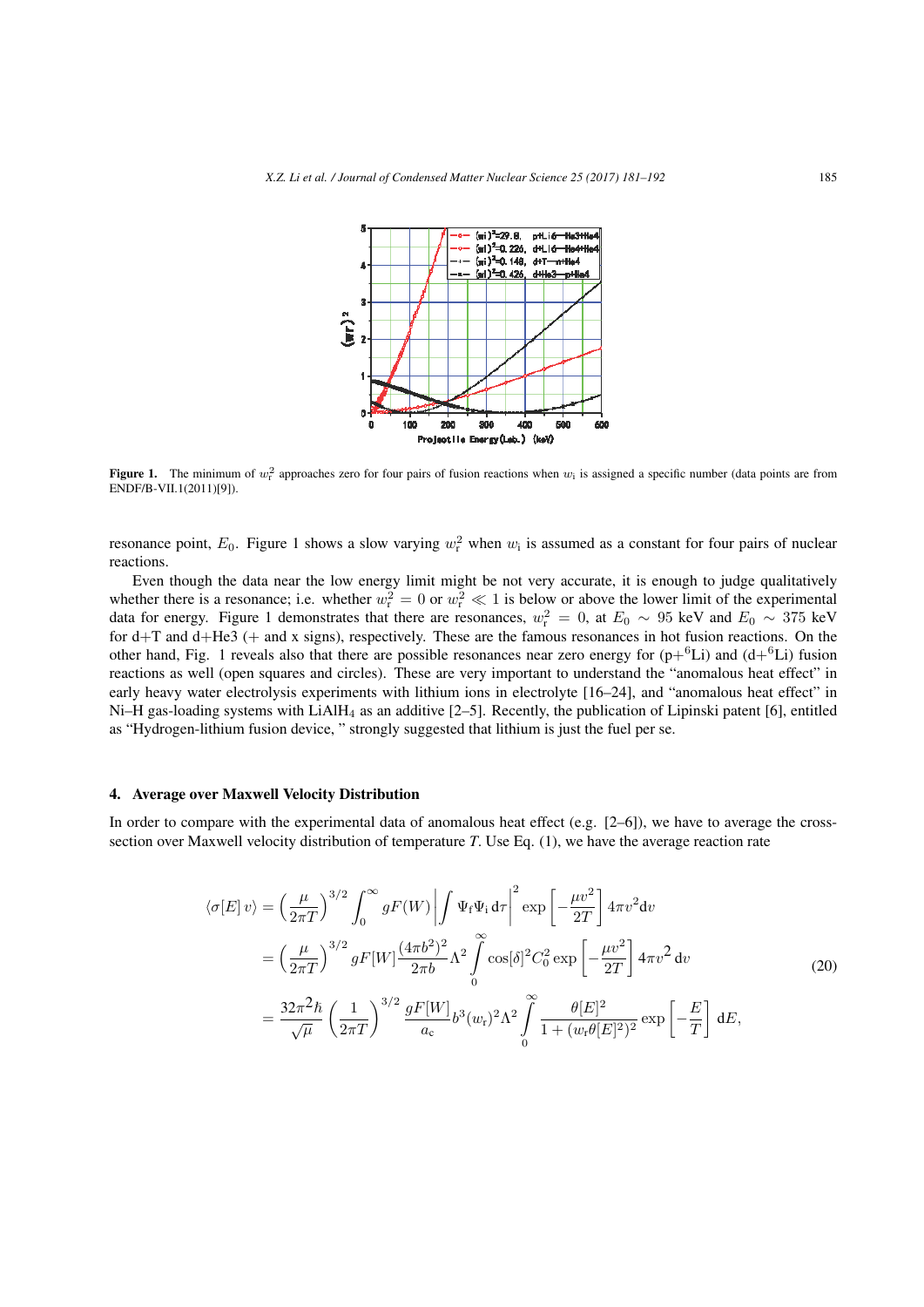

Figure 2. A Gamow peak is formed at  $E_G$  between *T* and  $E_0$ .

$$
\Lambda = \frac{\Lambda_1 + \Lambda_2 + \Lambda_3}{\sqrt{\left(1 + \frac{r_0}{b}\right)\left(1 + \frac{\beta^2}{k_2^2}\right)}},\tag{21}
$$

$$
\Lambda_{1} = \frac{\frac{1}{2}x_{0}^{2}\left(\Phi\left[\frac{2r_{0}}{a_{c}}\right] + \frac{a_{c}}{r_{0}w_{r}}\Theta\left[\frac{2r_{0}}{a_{c}}\right]\right)}{\sin\left[\frac{k_{1}}{\beta}x_{0}\right]\sin\left[\frac{k_{2}}{\beta}x_{0}\right]}\int_{0}^{x_{0}}\sin\left[\frac{k_{1}}{\beta}x\right]\sin\left[\frac{k_{2}}{\beta}x\right]dx,
$$
\n
$$
\Lambda_{2} = \int_{x_{0}}^{\infty} x \exp\left[-(x-x_{0})\right]\Phi\left[\frac{2bx}{a_{c}}\right]dx,
$$
\n
$$
\Lambda_{3} = \frac{a_{c}}{r_{0}w_{r}}x_{0}\int_{x_{0}}^{\infty} \exp\left[-(x-x_{0})\right]\Theta\left[\frac{2bx}{a_{c}}\right]dx.
$$
\n(22)

In the case of low energy resonance,  $w_r$  is very small (see Eqs. (15) and (18)); therefore, only the terms with  $1/w_r$  in  $\Lambda_1$  and  $\Lambda_3$  need to be kept in  $\Lambda^2$ . Thus

$$
(w_{\rm r})^2 \Lambda^2 \approx \frac{1}{\left(1 + \frac{r_0}{b}\right)\left(1 + \frac{\beta^2}{k_2^2}\right)} \left\{ \frac{\frac{1}{2}x_0^2 \left(\frac{a_c}{r_0} \Theta\left[\frac{2r_0}{a_c}\right]\right)}{\sin\left[\frac{k_1}{\beta}x_0\right]\sin\left[\frac{k_2}{\beta}x_0\right]} \left(\frac{\sin\left[\left(\frac{k_1}{\beta} - \frac{k_2}{\beta}\right)x_0\right]}{\frac{k_1}{\beta} - \frac{k_2}{\beta}} - \frac{\sin\left[\left(\frac{k_1}{\beta} + \frac{k_2}{\beta}\right)x_0\right]}{\frac{k_1}{\beta} + \frac{k_2}{\beta}} \right) + \frac{a_c}{r_0} x_0 \int_{x_0}^{\infty} \exp\left[-(x - x_0)\right] \Theta\left[\frac{2bx}{a_c}\right] dx \right\}^2.
$$
\n(23)

The integrand of integral

$$
\int_0^\infty \frac{\theta[E]^2}{1 + (w_\text{r} \theta[E]^2)^2} \, \exp\left[-\frac{E}{T}\right] \text{d}E
$$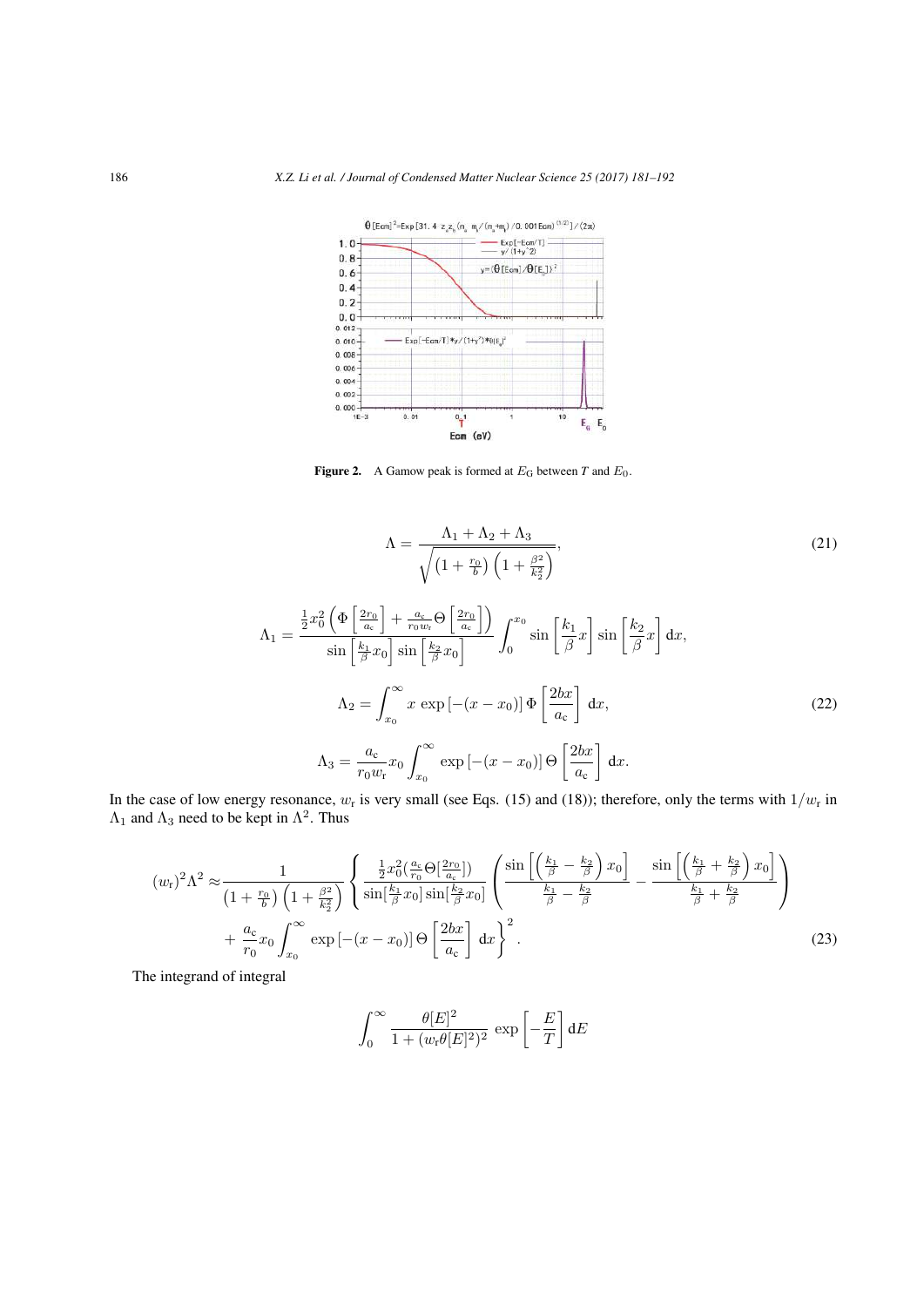has two factors competing with each other:  $\exp[-\frac{E}{T}]$  decreases rapidly with *E*, when *E* is greater than *T*. On the other hand,

$$
\frac{\theta[E]^2}{1+(w_{\rm r}\theta[E]^2)^2}
$$

increases rapidly with *E*, before its peak at  $E_0$  (if we assume  $w_r = \frac{1}{\theta[E_0]^2}$ ). Because the "excess heat" in experiments is always increase with temperature,  $E_0$  should be greater than *T*. As a result, Gamow peak is formed between *T* and *E*<sub>0</sub>. In Fig. 2 upper plot, the thick line (red) shows that the  $\exp[-\frac{E}{T}]$  decreases rapidly with *E* when  $E > T$ , and the thin line (black) shows a sharp peak of function,

$$
\frac{y}{1+y^2}
$$
, where  $y \equiv \theta[E]^2 w_r$ .

The integrand

$$
\frac{\theta[E]^2}{1 + (w_{\rm r}\theta[E]^2)^2} \exp\left[-\frac{E}{T}\right] = \frac{1}{w_{\rm r}}\frac{y^2}{1 + y^2} \exp\left[-\frac{E}{T}\right]
$$

would have a new peak at  $E_G$  shown in Fig. 2 lower plot. Therefore, this integral may be estimated by the steepest descent method.

$$
\langle \sigma v \rangle = \frac{32\pi^2 \hbar}{\sqrt{\mu}} \left(\frac{1}{2\pi T}\right)^{3/2} \frac{gF[W]}{a_c} b^3 \frac{1}{(1 + \frac{r_0}{b}) \left(1 + \frac{\beta^2}{k_2^2}\right)} \left\{ \frac{\frac{1}{2}x_0^2 \left(\frac{a_c}{r_0} \Theta \left(\frac{2r_0}{a_c}\right)\right)}{\sin \left(\frac{k_1}{\beta} x_0\right) \sin \left(\frac{k_2}{\beta} x_0\right)} \right\}
$$

$$
\times \left( \frac{\sin \left[\left(\frac{k_1}{\beta} - \frac{k_2}{\beta}\right) x_0\right]}{\frac{k_1}{\beta} - \frac{k_2}{\beta}} - \frac{\sin \left[\left(\frac{k_1}{\beta} + \frac{k_2}{\beta}\right) x_0\right]}{\frac{k_1}{\beta} + \frac{k_2}{\beta}} \right)
$$

$$
+ \frac{a_c}{r_0} x_0 \int_{x_0}^{\infty} \exp \left[-(x - x_0)\right] \Theta \left[\frac{2bx}{a_c}\right] dx \right\}^2 \frac{1}{w_r^2 \theta[E_0]^2} \exp \left[-\frac{E_G}{T}\right] \sqrt{\frac{4E_G^2 \sqrt{2\mu E_G a_c}}{3\hbar}}. \tag{24}
$$

 $\mathsf{L}$ .

 $\overline{1}$ 

Here,

$$
E_{\rm G} = \left(\frac{hT}{2\sqrt{2\mu}a_{\rm c}}\right)^{2/3}
$$

is the Gamow peak energy and  $h = 2\pi\hbar$ . We notice that the position of Gamow peak is determined by temperature *T* only, and the height of the Gamow peak is greatly enhanced by  $\frac{1}{w_r} = \theta[E_0]^2$ .

For the case of  $p + {}^{6}Li^{*} + e^{-} \rightarrow T + {}^{4}He +$  neutrino + 4 MeV,  $m_{a} = 1$ ,  $m_{b} = 6$ ,  $z_{a} = 1$ ,  $z_{b} = 3$ ,  $gF(W) \approx$  $0.9 \times 10^{-4}$  s<sup>-1</sup>. The radius of nuclear potential is assumed same for both (p + <sup>6</sup>Li) and for (n + <sup>6</sup>Li<sup>\*</sup>); then,  $r_0 =$  $1.746 \times 10^{-15} (m_a^{1/3} + m_b^{1/3})$  $b^{1/3}$ ) = 4.9 × 10<sup>−15</sup> m. The depth of the nuclear potential between  $(p_+^6Li)$ ,  $-U_{pp}$ , is assumed to keep the resonance condition: Eqs. (14) and (15). Thus, for  $(p + {}^{6}Li)k_1 = 4.08 \times 10^{14} m^{-1}$ . The depth of the nuclear potential between  $(n+{}^{6}Li^*)$ ,  $-U$ , is assumed to have the binding energy  $E_b = 782 \text{ keV}$  which is the necessary condition for turning a free proton into a bound neutron. Thus,  $k_2 = 4.04 \times 10^{14} \text{m}^{-1}$ . Then,  $\beta = 1.80 \times 10^{14} \text{m}^{-1}$ ,  $b = 5.56 \times 10^{-15}$  m, and  $x_0 = 0.884$ .

For H. Zhang's Ni -H (LiAlH<sub>4</sub>) system [5],  $T = 1000\degree \text{C} = 1273 \times 1.38 \times 10^{-23} \text{ J}$ ,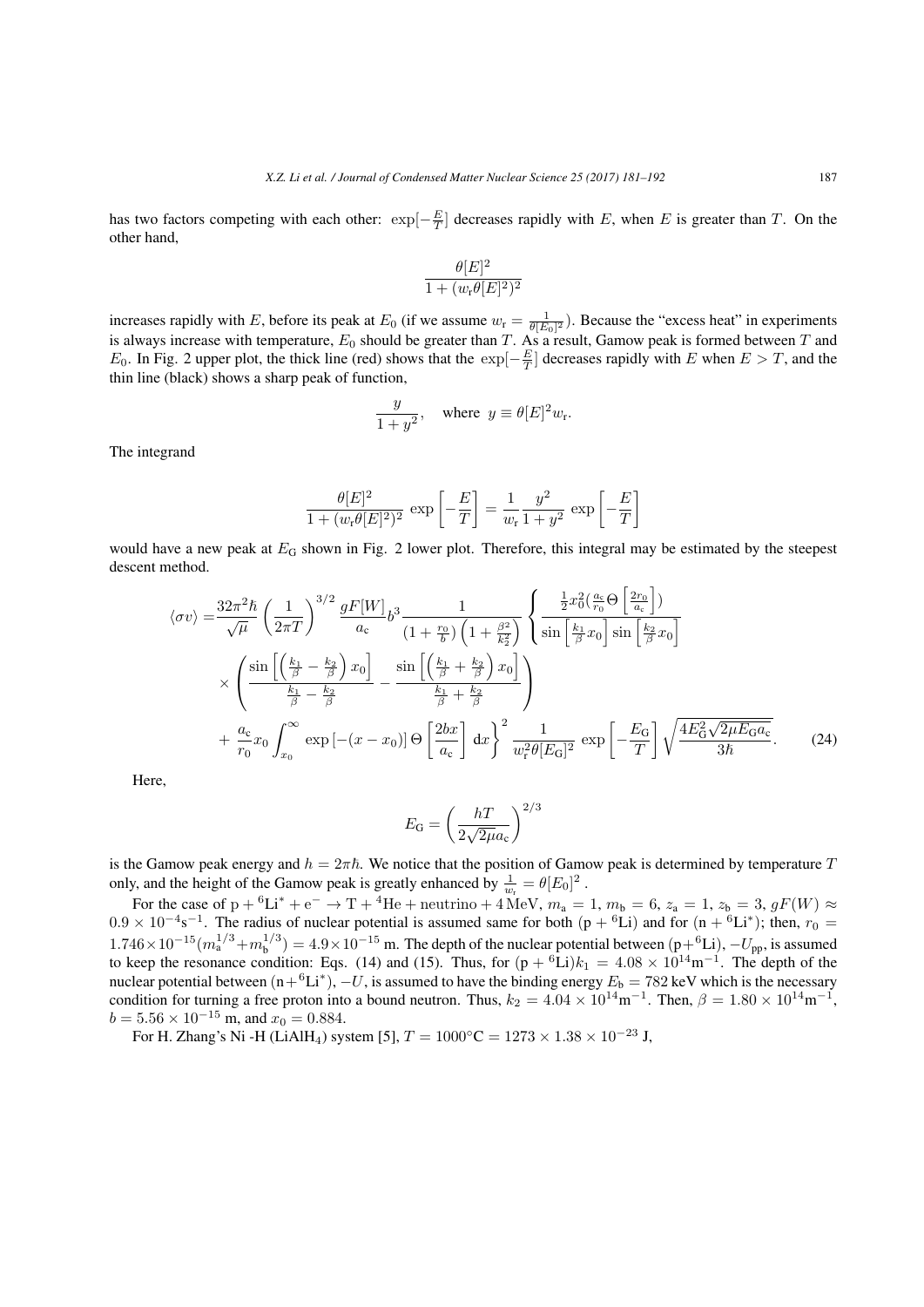$$
E_{\rm G} = \left(\frac{hT}{2\sqrt{2\mu}a_{\rm c}}\right)^{2/3} = 4.55 \times 10^{-18} \text{J} = 28.4 \text{ eV}
$$
 (25)

$$
w_{\rm r}^2 = \frac{1.61 \times 10^{-20}}{\langle \sigma v \rangle} \left(\frac{1}{T}\right)^{2/3} \exp\left[-\frac{8416}{T^{1/3}}\right] \quad (T \text{ is in units of Kelvin}).\tag{26}
$$

When

$$
w_{\rm r}\equiv\frac{1}{\theta[E_0]^2}
$$

is assumed,  $E_0 = 48$  eV. This value is very close to the lower limit of the proton beam energy, 50 eV, in Lipinski's patent [6]. After seven years of effort with 25 runs of experiments, Lipinski claimed that he was able to detect the helium when a low energy proton beam was injected into the lithium vapor. The lower limit of proton beam energy was 50 eV.

# 5. The Width of the Low Energy Resonance

The rapid decrease factor, exp[*− E T* ] and the rapid increase factor,

$$
\frac{\theta[E]^2}{1 + (w_{\rm r}\theta[E]^2)^2}
$$

solved the problem of the width of the low energy resonance. The down-hill slope meets the up-hill slope at  $E = E_G$ , where the first derivative of the product of

$$
\exp\left[-\frac{E}{T}\right] \times \left(\frac{\theta[E]^2}{1 + (w_{\rm r}\theta[E]^2)^2}\right)
$$

reaches zero. The width of this Gamow peak is determined by its second derivative, i.e.

$$
\Delta E = 2\sqrt{\frac{2\log[2]}{f''[E_{\rm G}]}}, \qquad f = -\frac{E}{1.38 \times 10^{-23}T} - 31.4z_{\rm a}z_{\rm b}\sqrt{\frac{m_{\rm a}m_{\rm b}}{0.625 \times 10^{16}(m_{\rm a} + m_{\rm b})E}}.
$$
(27)

*,*

Here, *E* is in units of Joules, and *T* is in units of Kelvin. ∆*E* = 3*.*4 eV is a function of *T* only. Therefore it is independent of the resonance energy  $E_0$ . Thus we need not worry about the width of Gamow peak while resonance energy  $E_0$  approaches zero as long as  $E_0 \gg E_G$ .

Even if the width of resonance peak itself is not very small as we might see from Fig. 2 upper plot, because the resonance peak of

$$
\frac{y}{1+y^2}
$$
 is at  $y = 1$ ,

and the width of this resonance peak is determined by the equation  $y = 2 \pm \sqrt{3}$ . Therefore the width of resonance peak approaches zero like

$$
\left(\frac{1}{\log[E_0]}\right)^2
$$

as we discussed in ICCF-17 [25].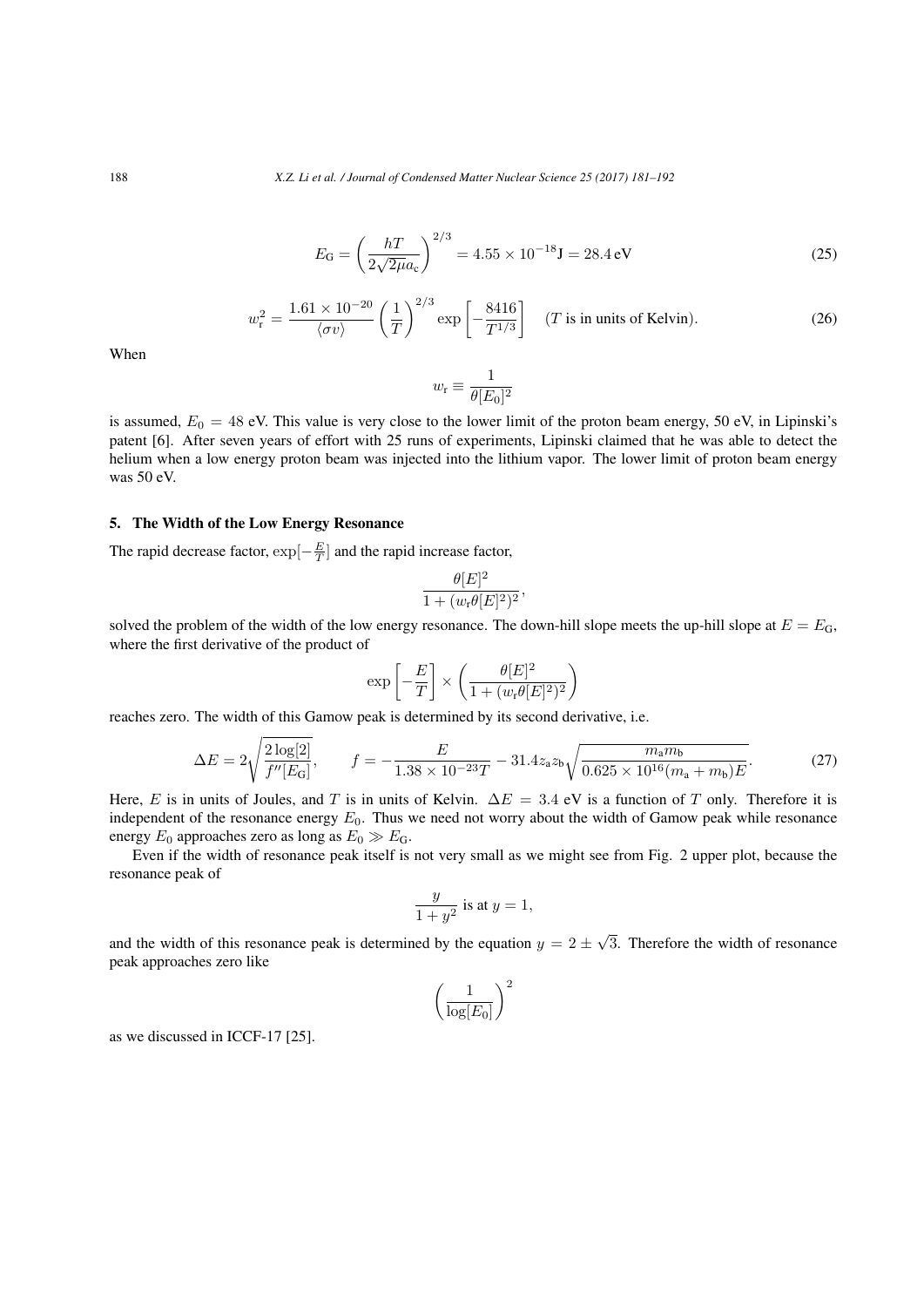There was a mistake that the width of resonance peak would approach zero like  $\frac{1}{\theta[E]^2}$ , because it was assumed that the position of resonance peak is determined by  $W_r^2 = 0$  in Eq. (16), and the width of resonance peak is assumed to be determined by the equation of  $W_r^2 \approx 1$ . In most of the literature,  $W_r^2 = \theta[E]^2 w_r$  is used to be expanded as

$$
W_{\rm r} = \theta[E_0]^2 \left( w_{\rm r}[E_0] + \left. \frac{\partial w_{\rm r}}{\partial E} \right|_{E=E_0} (E - E_0) \right) = \theta[E_0]^2 \left. \frac{\partial w_{\rm r}}{\partial E} \right|_{E=E_0} (E - E_0), \tag{28}
$$

therefore, the width of resonance peak would be:

$$
\Delta E = \frac{2}{\theta[E_0]^2 \left. \frac{\partial w_t}{\partial E} \right|_{E=E_0}} \propto O\left[\frac{1}{\theta[E_0]^2}\right].
$$

It should be noted that  $w_r[E_0] = 0$  is assumed in Eq. (16) instead of

$$
w_{r}[E_{0}] = \frac{1}{\theta[E_{0}]^{2}}.
$$

Numerically, there is no big difference between these two different assumptions; however, they are very different at very low energy where  $w_r[E_0]$  approaches a constant according to Eqs. (12)–(14). At very low energy,  $\theta[E]^2$  varies much faster than  $w_r$  does; therefore, the assumption in Eq. (28) is no longer valid. The width of resonance should be determined by the fast variation of  $\theta[E]^2$  instead of the very slow variation of  $w_r$ .

The width of resonance blocked the resonance approach in the early days of condensed matter nuclear science. Now we understand that at very low energy this block was just a mistake. The behavior of  $\theta[E]^2$  at 100 keV (~10<sup>9</sup> K) is not supposed to be the same as the behavior of  $\theta[E]^2$  near 0.1 eV (~1000 K). The resonance contribution to the reaction rate does not diminish when the resonance approaches zero energy, because the resonance peak height is increase much faster than the resonance width is shrinking.

#### 6. The Energy Carried away by Neutrino

If during the resonant electron-capture-process, the daughter state,  $\Psi_f$ , is the ground state of <sup>7</sup>Li instead of the excited state <sup>7</sup>Li<sup>\*</sup>; then the neutrino might have carried away most of the reaction energy in the process of electron-capture:  $p + {}^{6}Li + e^{-} \rightarrow {}^{7}Li +$  neutrino + 4.001 MeV.

Consequently, the "anomalous heat effect" would have not been detected. However, during the resonant electroncapture the mother state,  $\Psi_i$ , is dominant by  $G_0$  because it is formed in a low energy resonant process. The transition probability,

$$
\left|\int \Psi_{f}\Psi_{i}\,d\tau\right|^{2},
$$

requires that the daughter state  $\Psi_f$  should be very similar to the mother state,  $\Psi_i$ : i.e. the wave function,  $\Psi_f$ , should be extended to outside the nuclear core, and decrease quickly. Hence,  $\Psi_f$  should be a state very similar to neutron halo instead of the ground state of <sup>7</sup>Li. Fortunately, lithium is a famous halo nuclide. <sup>9</sup>Li and <sup>11</sup>Li may have a halo state [26] with one or two neutrons away from the nuclear core. Thus, the excited <sup>7</sup>Li*∗*may just have a neutron skin as a daughter state,  $\Psi_f$ , of the resonant electron-capture process. As a result, the neutrino carries away just a little reaction energy and <sup>7</sup>Li<sup>∗</sup> keeps most of the reaction energy in its excited state. When <sup>7</sup>Li<sup>∗</sup> decays into <sup>3</sup>T + <sup>4</sup>He, both of the charged products carry away the reaction energy and transfer the kinetic energy to the surrounding electrons while they are slowing down. The energy carried by <sup>7</sup>Li*<sup>∗</sup>* is then detected as the anomalous heat effect.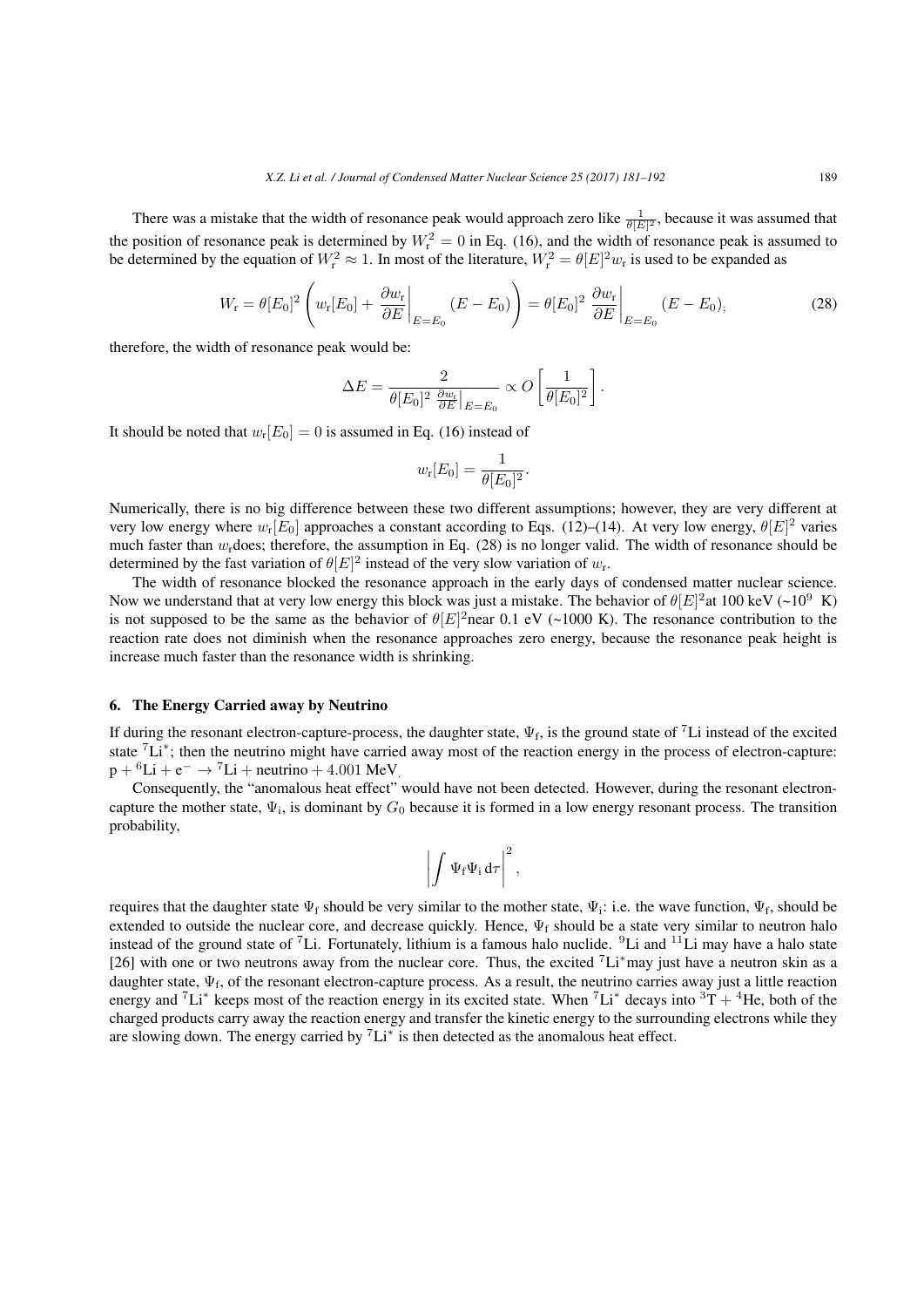#### 7. The Analytical Property of the Elastic Scattering Amplitude Determined by Inelastic Scattering

In the discussion above, we used the inelastic fusion process to determine the low energy resonance of elastic scattering. This is based on the analytical property of scattering amplitude on the complex energy *E*-plane. According to Landau [27], the scattering amplitude might be extended to the complex energy plane as an analytical function. Its property is determined by its poles and the residues of these poles. Indeed, the positions of these poles determine the resonance energy, and the residues of these poles determine the life-time of these resonance states. The elastic scattering and inelastic scattering share the same scattering amplitude at resonance energy. Therefore, we may use the inelastic fusion process to determine the pole of elastic scattering.

#### 8. Concluding Remarks

The 3-parameter equation for low energy fusion cross-section, Eq. (16), reveals a way to overcome the Coulomb barrier suppression. Provided that there is a low energy level to keep  $W_r = \theta[E]^2 w_r \le 1$ , and a tiny interaction to keep  $|W_i| = |\theta[E]^2 w_i| \leq 1$ ; then the Gamow factor would disappear in the formula of fusion cross-section. This has led us to an elastic process followed by a weak interaction. The formula for a low energy elastic scattering cross-section is

$$
\sigma_{\text{elastic}} = \frac{\pi}{k^2} \frac{4}{W_{\text{r}}^2 + 1}.
$$
\n(29)

Provided that there is a low energy level to keep  $W_r = \theta[E]^2 w_r \leq 1$ ,  $\sigma_{\text{elastic}}$  would be free of Coulomb barrier suppression, because there would be no Gamow factor in the expression of *σ*<sub>elastic</sub>. It is not necessary to require  $W_{\rm r} = \theta[E]^2 w_{\rm r} = 0$ , in order to overcome the Coulomb barrier, although  $W_{\rm r} = 0$  does make the cross-section maximized.

It is also interesting to note that the accompanied weak interaction—electron capture introduces an additional favorable factor  $\theta[E]^2$  from  $G_0$ ; then,

$$
\frac{\theta[E]^2}{1 + \left(w_{\rm r}\theta[E]^2\right)^2}
$$

would have a resonance peak at  $E_0$  where  $W_r = \theta[E_0]^2 w_r = 1$ , and the peak height would be enhanced a factor of  $1/w_r$ , which is a very large number in the case of resonance.

Although this new resonance peak would appear at the phase shift  $\delta_0 = \frac{\pi}{4}$ : i.e.  $\cot[\delta_0] = W_r = \theta[E]^2 w_r = 1$ , the Gamow peak still appears at some phase shift *δ ≪ δ*<sup>0</sup> after averaging over a Maxwell distribution of velocity, because usually the temperature  $T$  is still too low to compare with the resonance energy ,  $E_0$ . However, the enhancement factor  $1/w_r$  is enhancing the integrand in Eq. (20) over the whole energy region (including the Gamow peak  $E_G$ ), even if  $δ$  ≪  $δ$ <sub>0</sub>.

The reaction rate after averaging is heavily dependent on the temperature, *T*:

$$
\langle \sigma v \rangle = \frac{1.61 \times 10^{-20}}{w_{\rm r}^2} \left(\frac{1}{T}\right)^{2/3} \exp\left[-\frac{8416}{T^{1/3}}\right] \tag{30}
$$

(*T* in Kelvin,  $\langle \sigma v \rangle$  in m<sup>3</sup>/s). It quickly increases with temperature. This would have a positive feedback effect as an exothermic process in experiments. The micro-melting spots in a palladium cathode with heavy water electrolysis [28] are exactly the kind of evidence we would expect for this positive feedback effect.

In conclusion, the combination of a selective resonant tunneling model and the weak interaction has answered Huizenga's three puzzles, and the anomalous heat effect may be achieved without commensurate neutron and gamma radiation.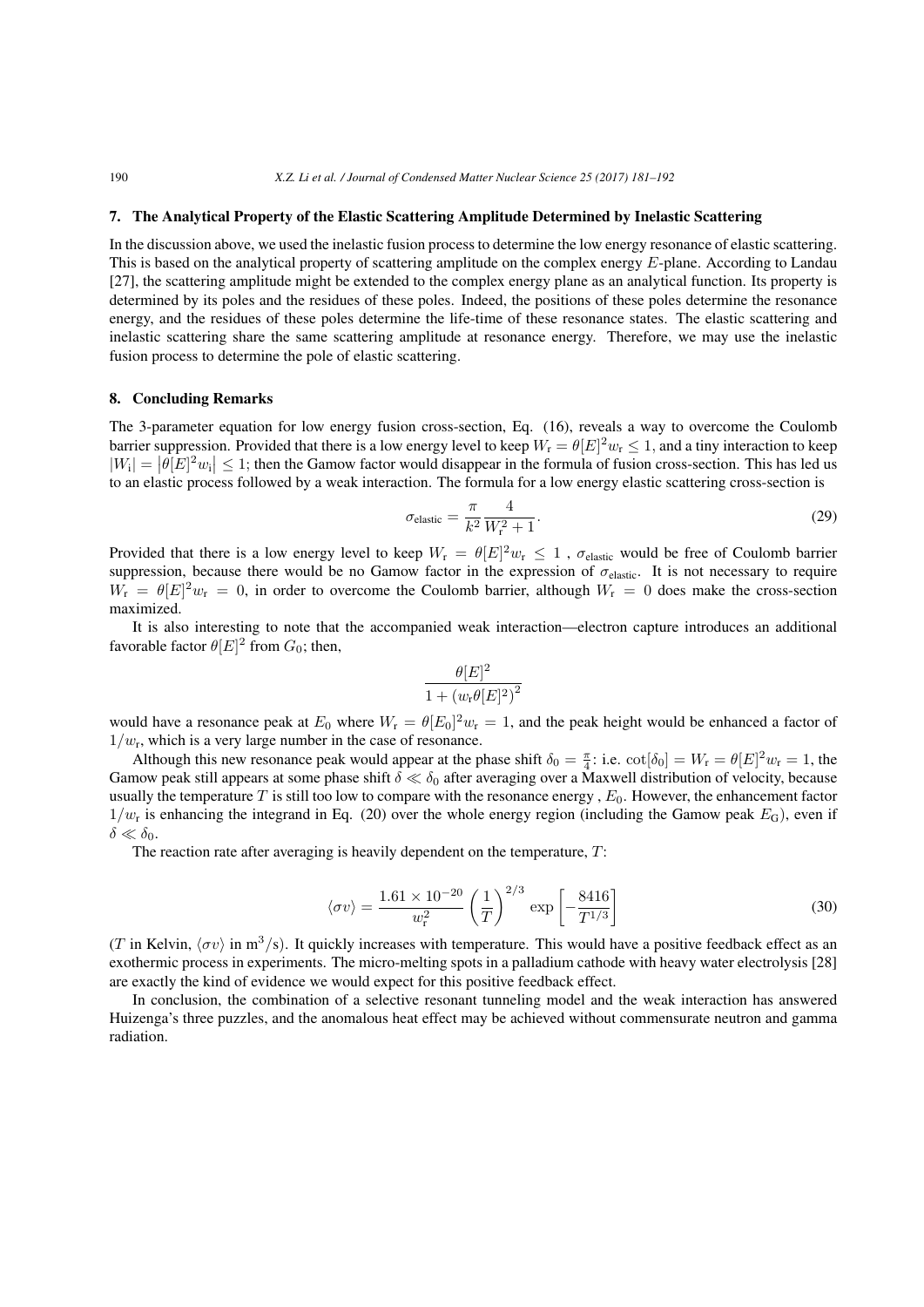#### Acknowledgements

This work is supported by The Ministry of Education (#20091770437), The Ministry of Science and Technology (Fundamental Research Division, #2009CB226113), Natural Science Foundation of China (#10475045 & #21153003) and Tsehua University (Basic Research Fund (985-III)).

#### References

- [1] H.A. Bethe and C.L. Critchfield, The formation of deuterons by proton combination, *Phys. Rev.* 54(1938) 248.
- [2] G. Levi et al., Observation of abundant heat production from a reactor device and of isotopic changes in fuel (Lugano report 2014).
- [3] A.G. Parkhomov, *Int. J. Unconventional Sci*. 7(3) (2015) 68–72.
- [4] Songsheng Jiang et al. http://www.e-catworld.com/2015/07/31/low-energy-nuclear-reaction-occurring-in-hydrogen-loadednickel-wire-songsheng-jiang/.
- [5] H. Zhang, Anomalous heat effect in Ni–H (LiAlH4) systems, Sept. 28–30, 2016, Xiamen, China, will be presented in *SSICCF-20*,
- [6] S.A. Lipinski and H.M. Lipinski, Hydrogen-Lithium Fusion Device, WO2014/189799 A9 (27 November, 2014).
- [7] X.Z. Li, Z.M. Dong and C.L. Liang, Studies on p+ <sup>6</sup>Li fusion reaction use 3-parameter model, *J. Fusion Energy* 31 (2012) 432.
- [8] M. Abramowitz and I.A. Stegun, *Handbook of Mathematical Functions*, 10th Printing, December, 1972, p.542.
- [9] National Nuclear Data Center, Brookhaven National Laboratory, ENDF/B-VII.1(2011) is available on Internet http://www.nndc.bnl.gov.
- [10] X.Z. Li, A new approach towards fusion energy with no strong nuclear radiation, *Nuclear Fusion and Plasma Physics* (in Chinese), 16(2) (1996) 1–8 (see also *J. New Energy* 1 (1996) 44–54 (4):in English).
- [11] X.Z. Li, J. Tian, M.Y. Mei and C.X. Li, Sub-barrier fusion and selective resonant tunneling, *Phys. Rev.* C 61 (2000) 024610.
- [12] X.Z. Li, Nuclear physics for nuclear fusion, *Fusion Sci. Technol.* 41 (2002) 63.
- [13] X.Z. Li, B. Liu, S. Chen, Q.M. Wei and H. Hora, Fusion cross sections for inertial fusion energy, Laser Part Beams, 22 (2004) 469.
- [14] X.Z. Li, Q.M. Wei and B. Liu, A new simple formula for fusion cross-sections of light nuclei, *Nucl. Fusion* 48 (2008) 125003.
- [15] M. Kikuchi, *Frontiers in Fusion Research Physics and Fusion*, Springer, London, 2011, p. 31.
- [16] M. Fleischmann, S. Pons, M.W. Anderson, L.J. Li and M. Hawkins, Calorimetry of the palladium–deuterium–heavy water system, *J. Electroanal. Chem.* 287 (1990) 293–348.
- [17] M.H. Miles, Correlation of excess enthalpy and helium-4 production: a review, *Proc. ICCF-10*, 2003, MIT, Cambridge, USA.
- [18] M.C.H. McKubre, F. Tanzella1, P. Tripodi and P. Hagelstein, The Emergence of a Coherent explanation for Anomalies Observed in D/Pd and H/Pd System: Evidence for 4He and 3He production, in *8th Int. Conf. on Cold Fusion*, May, 2000, Lerici (La Spezia), Italy: Italian Physical Society, Bologna (ISBN 88-7794-256-8), pp. 3–10.
- [19] Edmund Storms, Excess power production from platinum cathodes use the Pons–Fleischmann effect, in *8th Int. Conf. on Cold Fusion*, 2000, Lerici (La Spezia), Italy: Italian Physical Society, Bologna, Italy.
- [20] I. Dardik, T. Zilov, H. Branover, A. El-Boher, E. Greenspan, B. Khachatorov, V. Krakov, S. Lesin and M. Tsirlin, Excess heat in electrolysis experiments at energetics technologies, In Condensed Matter Nuclear Science, Proc. 11th Int. Conf. on Cold Fusion, Marseilles, France, 31 Oct. 5 Nov. 2004, pp. 84–101.
- [21] De Ninno, A. Frattolillo, A. Rizzo and E. Del Giudice, Experimental evidence of 4He production in a cold fusion experiment, 2002, ENEA – Unita Tecnico Scientfica Fusione Centro Ricerche Frascati, Roma, *ICCF-10 Proc.*, 2003.
- [22] D. Gozzi, F. Cellucci, P.L. Cignini, G. Gigli, M. Tomellini, E. Cisbani, S. Frullani and G.M. Urciuoli, X-ray, heat excess and 4He in the D/Pd system, *J. Electroanal. Chem.* 452 (1998) 251.
- [23] F.G. Will, K. Cedzynska and D.C. Linton, Reproducible tritium generation in electrochemical cells employing palladium cathodes with high deuterium loading, *J. Electroanal. Chem*. 360 (1993) 161.